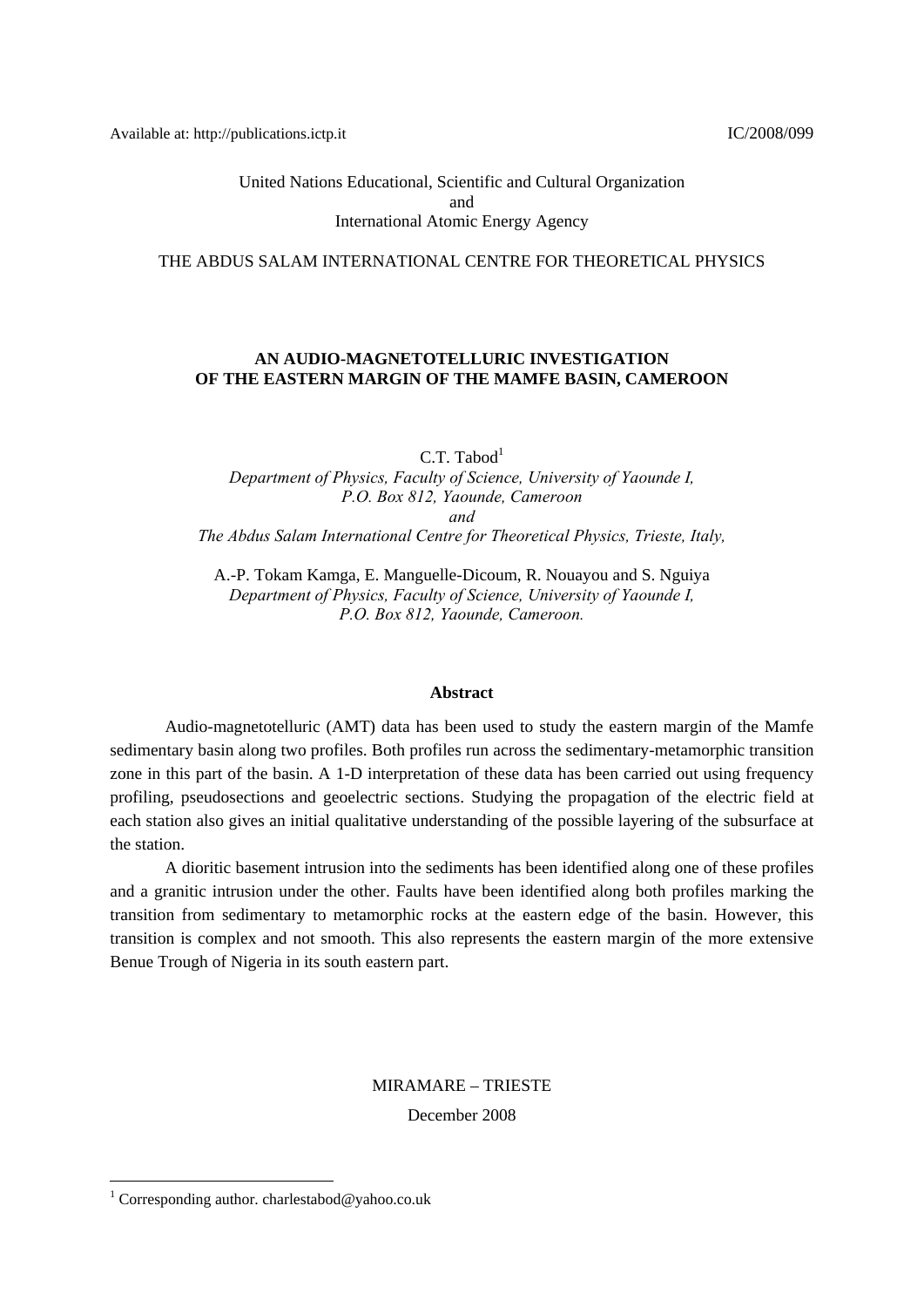## **1. Introduction**

The Mamfe basin is located between latitudes 5°N and 6°N, and longitudes 8°45'E and 10°E with a maximum altitude of 300 m. One major river, the Manyu, flows right across the basin from east to west and continues into Nigeria where it is referred to as the Cross River. The Mamfe basin, like the Yola and Niger basins, is an extension of the Benue Trough, Nigeria. It is found almost midway along the Cameroon Volcanic Line (CVL), a line of volcanic centres stretching from Pagalu in the Atlantic Ocean through Mt. Cameroon to the Ngoundere and Biu Plateaux in Cameroon and Nigeria, respectively (figure 1). The Mamfe basin is believed to have resulted from basement rifting associated with the reactivation of an east-west trending mylonite zone along the Mone Faults (Dumort 1968). Like other West and Central African rift systems, the formation of the Mamfe basin is thought to be directly linked to the opening of the South Atlantic Ocean during the Middle to late Jurassic (Fairhead and Green 1989).

A geological survey of the region was undertaken by Dumort (1968) and photo-geological studies have been done by Paterson et al (1976). The Mamfe basin is made up of cretaceous series with a Precambrian basement composed of granite, migmatite and gneiss (figure 2). The cretaceous series is overlain by tertiary volcanics (basalts) in some parts of the basin. These basalts are dioritic in composition. Many intrusions of diorite and the presence of syenitic massifs are observed in the eastern part of the basin. However, the eastern margin of the basin is not yet geologically well defined.

Geophysical studies carried out in the region include gravity work by Collignon (1968), Fairhead and Okereke (1987), Fairhead and Okereke (1988), Fairhead et al (1991), Ndougsa (2004), Ndougsa Mbarga et al (2004) and Nouayou (2005). In this study, transition from sedimentary to metamorphic rocks across the eastern margin of the Mamfe basin has been examined along two audiomagnetotelluric (AMT) profiles comprising 9 stations. The study was carried out by the Department of Physics, University of Yaounde I, Cameroon, as part of a work to determine the characteristics of this basin funded by the National Hydrocarbon Cooperation (SNH).

The propagation of the electric field has been analysed to give a qualitative stratification of the subsurface beneath each station. Meanwhile, the apparent resistivity values at each station have been interpreted in one dimension through frequency profiling, pseudosections and geoelectric sections. The magnetotelluric method has been used by other workers in other regions to differentiate between formations of highly contrasting resistivities, for example, Monteiro Santos et al (2006), Nurhasan et al (2006), Ogawa et al (2002), Lilley et al (2001) and Fuji-ta et al (1997).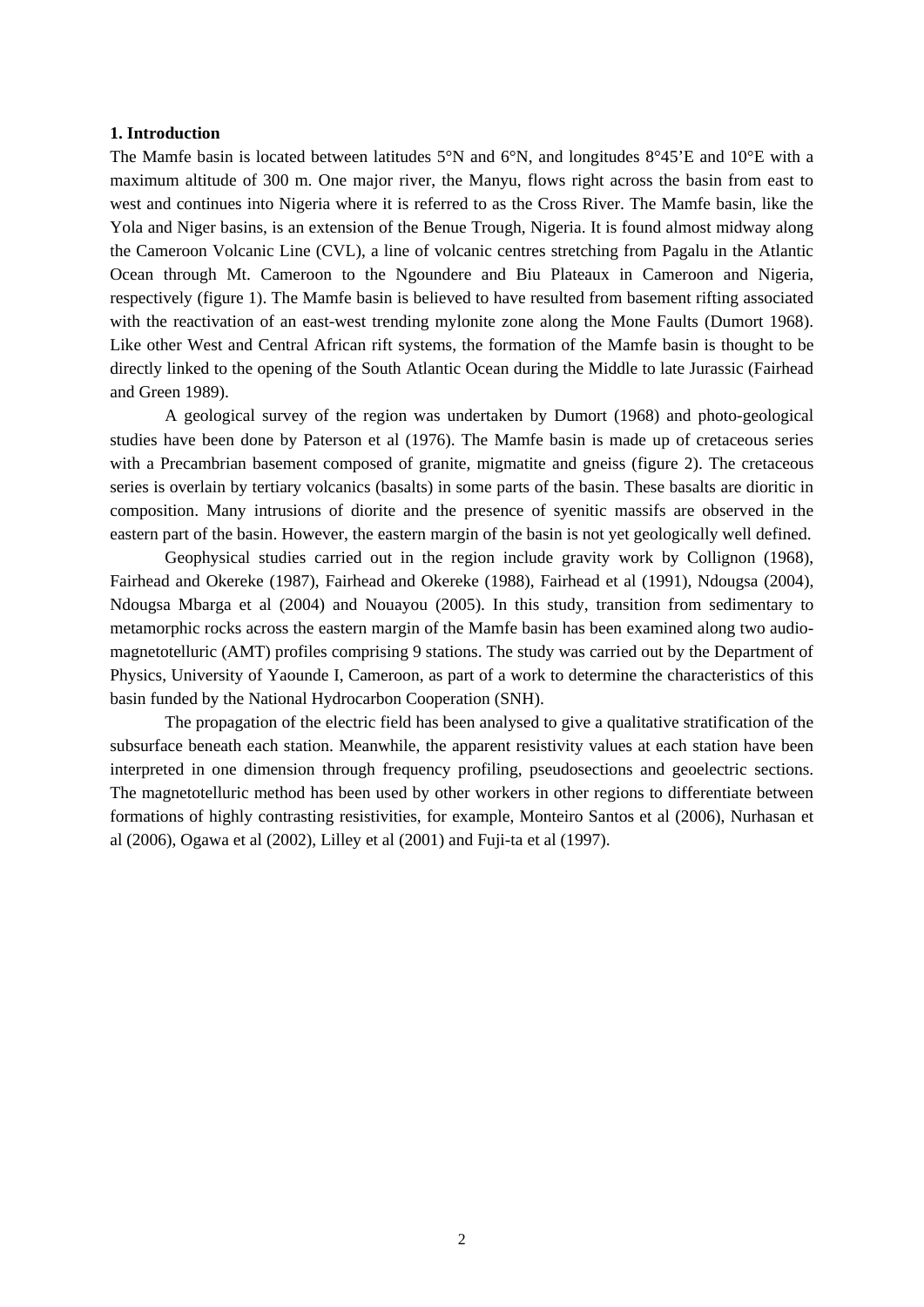

Figure **1**. Location of the Mamfe sedimentary basin. The shaded area represents sediments and the volcanics are shown as black spots (after Ngando et al 2004).



Figure **2**. Simplified geologic map of the Mamfe basin showing AMT stations (modified from Dumort 1968).

# **2. Method**

The magnetotelluric (MT) method due to Cagniard (1953), is based on the simultaneous measurements, at the Earth's surface, of components of natural electromagnetic field induced in the earth by electromagnetic waves (assumed plane) reaching the Earth from the upper atmosphere. These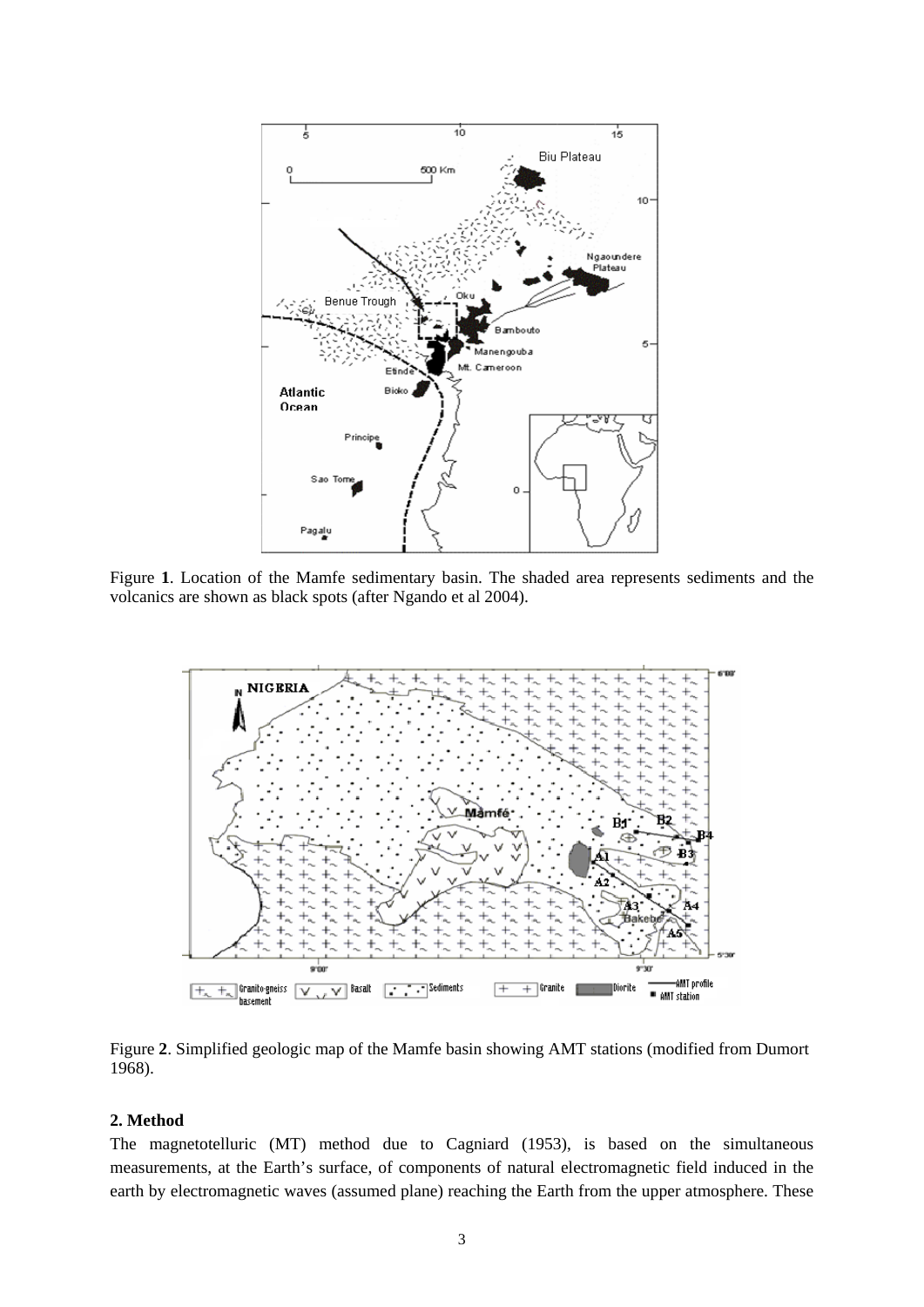measurements are used to deduce the resistivity and depth of subsurface structures using the fundamental Cagniard relation:

$$
\rho_a = 0.2 T (E_x / H_y)^2
$$

where  $E_x$  (mV/km) is the electric field in the *x*-direction,  $H_y$  (gammas) is the magnetic field in the *y*direction at the same period T (s) and  $\rho_a$  (Ohm-m) is the apparent resistivity of an n-layered earth which would be the true resistivity for a homogeneous earth. The depth of penetration *P* (km) of the natural electromagnetic wave is given by:

$$
P = 2\pi \sqrt{10\rho_a T} = 0.503 \sqrt{\rho_a T}
$$

The fundamental Cagniard relation is a scalar one, good for the study of one-dimensional geologic structures. For two dimensional geologic structures, the relation between the electric field **E** and the magnetic field **H** is a tensor (Vozoff 1972). For one dimensional AMT work, it is therefore necessary to choose two structural directions, one parallel to, and the other perpendicular to the strike (Cagniard 1953). When AMT soundings are carried out along profiles that are parallel or perpendicular to faults or intrusions, the location of these structures is made easier (Swift 1967, Vozoff 1972). One way to identify the structural directions when using scalar apparatus is to use the rotation method (Manguelle-Dicoum 1988).

The AMT data used for this study were collected using a scalar apparatus, the ECA 540 Resistivitymeter, with a frequency range of  $4.1 - 2300$  Hz. It measures the intensities of the electric and magnetic fields and calculates the apparent resistivities. The structural directions here were determined using the rotation method to be N30°E, henceforth referred to as the longitudinal direction. This direction coincides with the overall direction of the line of volcanic centres that make up the CVL. The perpendicular direction, N120°E is here referred to as the transverse direction.

Since the electric field E, the current I, and the resistivity  $\rho$ , are related through I = E/ $\rho$ ; the vertical and horizontal discontinuities can more easily be seen by studying the behaviour of the electric field at a given station and along a given profile respectively. By observing the propagation of the electric field, it is easier to identify a conducting layer lying between two resistive ones. Hence, diagrams showing the variation of the electric field with frequency at each station have been used to provide a qualitative interpretation to the observed electric field along each profile in terms of the possible number of layers.

#### **3. Results**

AMT soundings were done at nine stations along two profiles; five stations along profile A: Bachuo-Akagbe (A1), Mbinjong (A2), Mbio (A3), Bakebe (A4) and Tinto (A5); and four stations along profile B: Nfeitok (B1), Etoko (B2), Etoko Mile 24 (B3) and Etoko Mile 25 (B4). The station coordinates are given in table 1 and these stations are shown on figure 2. Two telluric lines were used: one in a N30°E direction, parallel to the structural direction and the other in a N120 °E direction, perpendicular to the structural direction.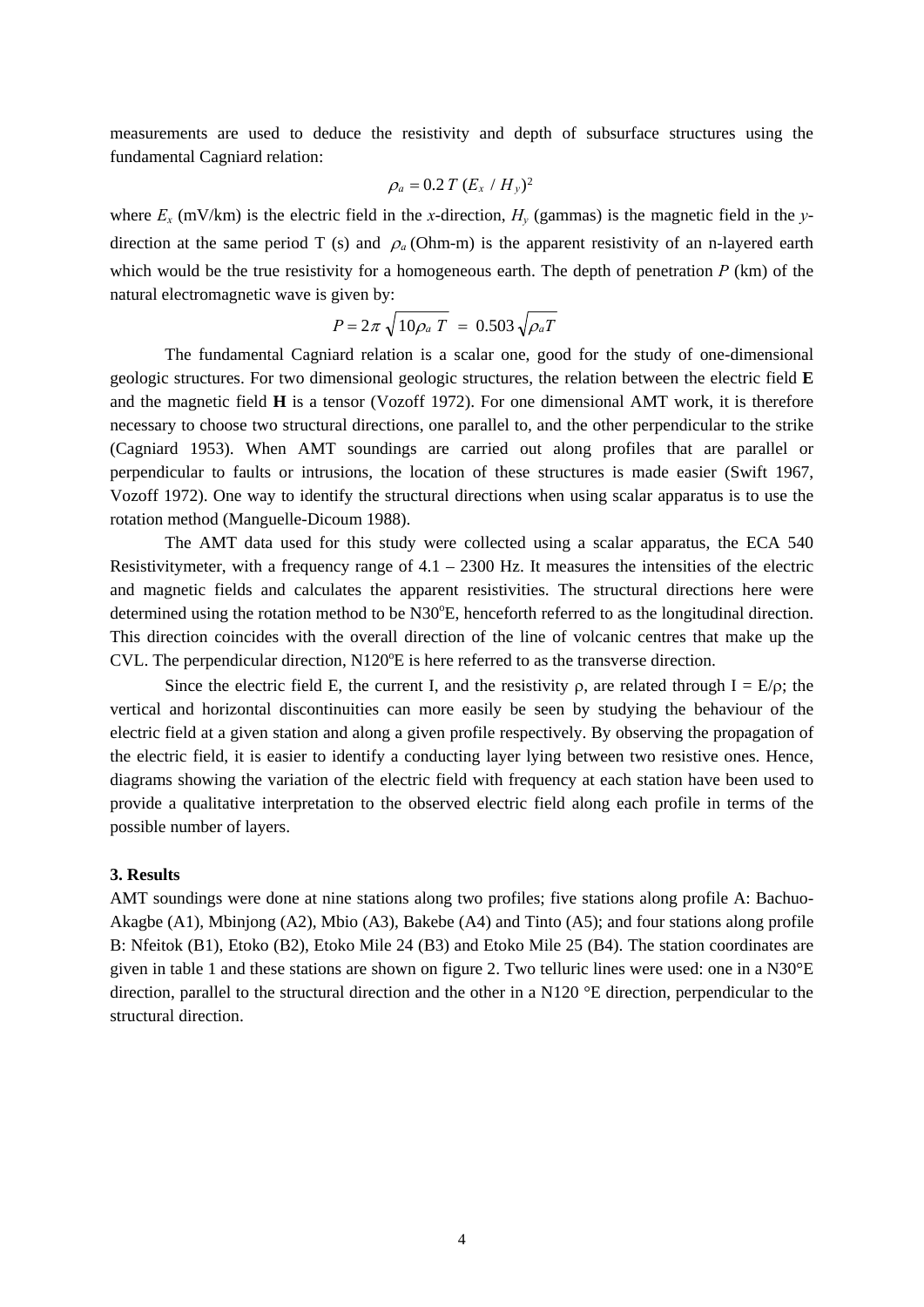| <b>Profile A</b>                              |                        |                             |                            |                                          |                                    |  |  |  |  |  |  |
|-----------------------------------------------|------------------------|-----------------------------|----------------------------|------------------------------------------|------------------------------------|--|--|--|--|--|--|
| <b>Station Name</b>                           | <b>Station</b><br>Code | <b>Station</b><br>Longitude | <b>Station</b><br>Latitude | <b>Station</b><br><b>Altitude</b><br>(m) | <b>Distance</b><br>from A1<br>(km) |  |  |  |  |  |  |
| Bachuo-Akagbe                                 | A <sub>1</sub>         | 09°27.342'                  | $05^{\circ}40.692'$        | 195                                      | $\theta$                           |  |  |  |  |  |  |
| Mbinjong                                      | A <sub>2</sub>         | $09^{\circ}28.551'$         | $05^{\circ}39.055'$        | 167                                      | 3.8                                |  |  |  |  |  |  |
| Mbio                                          | A <sub>3</sub>         | 09°30.664'                  | $05^{\circ}36.687'$        | 235                                      | 10.2                               |  |  |  |  |  |  |
| <b>Bakebe</b><br>A4                           |                        | 09°33.079'                  | 05°34.972'                 | 195                                      | 15.6                               |  |  |  |  |  |  |
| Tinto                                         | A5                     | 09°34.148'                  | 05°33.663'                 | 184                                      | 19.4                               |  |  |  |  |  |  |
|                                               |                        | <b>Profile B</b>            |                            |                                          |                                    |  |  |  |  |  |  |
| <b>Station</b><br><b>Station Name</b><br>Code |                        | <b>Station</b><br>Longitude | <b>Station</b><br>Latitude | <b>Station</b><br><b>Altitude</b><br>(m) | <b>Distance</b><br>from B1<br>(km) |  |  |  |  |  |  |
| <b>Nfeitok</b>                                | B1                     | 09°29.387'                  | $05^{\circ}43.543'$        | 150                                      | $\theta$                           |  |  |  |  |  |  |
| Etoko                                         | <b>B2</b>              | $09^{\circ}33.431'$         | $05^{\circ}43.485'$        | 110                                      | 7.2                                |  |  |  |  |  |  |
| Etoko mile 24                                 | B <sub>3</sub>         | $09^{\circ}34.403'$         | $05^{\circ}41.916'$        | 260                                      | 10.0                               |  |  |  |  |  |  |
| Etoko mile 25                                 | B4                     | 09°34.778'                  | $05^{\circ}42.178'$        | 110                                      | 10.6                               |  |  |  |  |  |  |

Table **1**. AMT stations showing their distance from reference point (origin) for each profile.

# 3.1 *Propagation of the electric field*

The analysis of the electric field is based on a diagram showing its variation with frequency (or depth) along any given profile (figures 3 and 4). The values of the electric field plotted here are mean values of three to five readings, each of them being an average of 5 repeated readings. Each of the five readings per data point was retained on the condition that it lies within 10% of the average. In so doing outliers were systematically eliminated.. The lateral propagation of the electric field along the N30°E telluric line shows a significant distortion of its signal between stations A1 and A2 and between A4 and A5 (figure 3a). Meanwhile the electric field seems to propagate in a similar way at stations A2, A3 and A4 since their plots present similar features. It is observed from the intensity of the electric field that current tends to flow into more conducting layers located between resistive ones. The intensity of the electric field is greatest for the low frequencies except at A5. Three parts stand out clear: a part with low frequencies, a middle part and a third part with high frequencies. This suggests that they could be about two interfaces giving 3 layers beneath each of these stations. Therefore, it is possible to propose the number of layers under each station by simply observing the variation of the electric field intensity with frequency for each station and across a profile. Similar observations can be made on the other telluric line (figure 3b) though the intensities are higher and distortion is now seen from A3 to A5. Therefore, two lateral transition areas are possible along profile A, the first between A1 and A2, and the second from A3 to A5.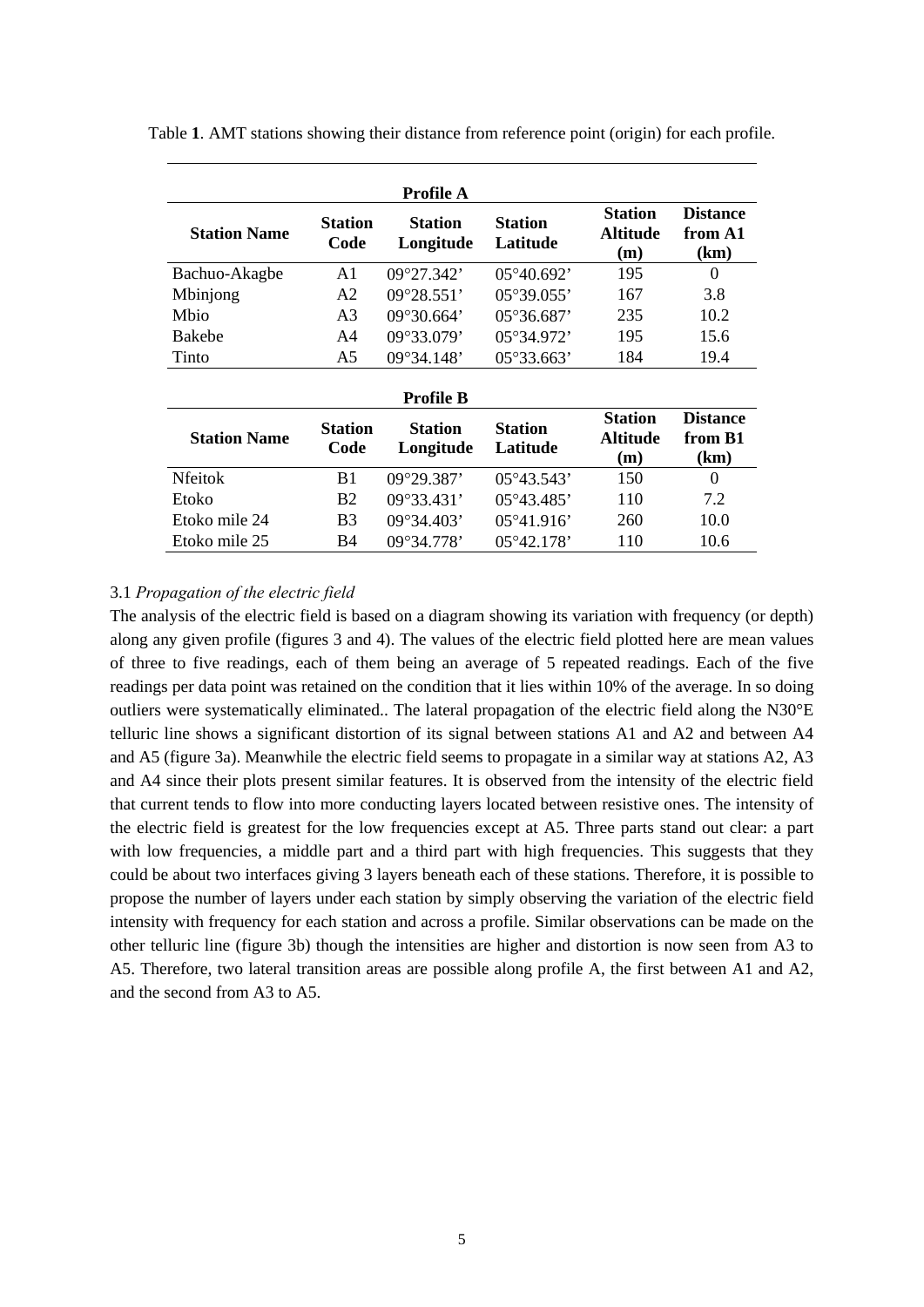

Figure **3a**. Propagation of E along profile A telluric line N30°.



Figure **3b**. Propagation of E along profile A telluric line N120°.

Along profile B, stations B1 and B2 are so far apart (7.2km) that B1 can best be treated in isolation. However, a significant variation in the electric field is observed between B2 and B4 in both telluric directions (figure 4). The main reason for this distortion is that the study area is a transition zone between sedimentary and metamorphic rocks. The maximum intensities of the electric field are found at station B3 on both telluric lines. In general, the electric field in both telluric directions can also be separated into three groups suggesting the presence of 3 layers every where along this profile except along telluric line  $N120^{\circ}E$  (figure 4a) where up to five layers can be perceived.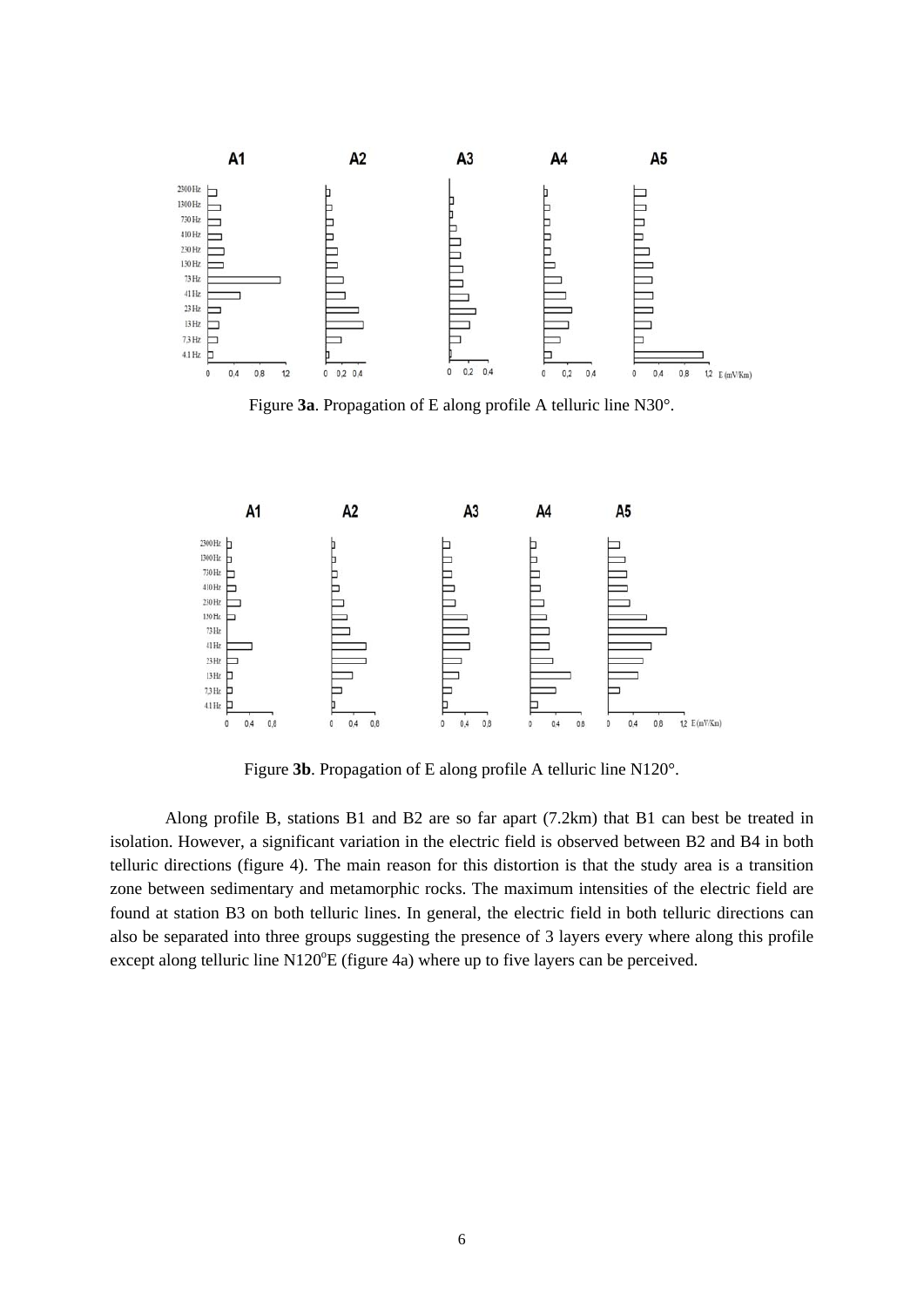

Figure **4a**. Propagation of E along profile B telluric line N120°.



Figure **4b**. Propagation of E along profile B telluric line N30°.

## 3.2 *Frequency profiling*

In frequency profiling the apparent resistivity is plotted against the distance for each frequency along a profile. The plots have been separated into two frequency groups for clarity (4.1 – 73Hz and 130-2300 Hz). The apparent resistivity are each an average of five readings. Practically, the readings were retained only if the separate readings per frequency did not differ by a factor more than 2. This condition led to a data set (for each frequency) exhibiting very little scatter. Figures 5 and 6 show the frequency profiling along both N120°E and N30°E telluric lines for the two profiles. An increase of resistivity is observed between stations A1 and A2 for most frequencies except 4.1 Hz, along the N120°E telluric line. Between A2 and A3, resistivity lines are parallel but they gradually increase for frequencies 4.1 to 73 Hz. Minimum resistivities are observed at station A4 for the two telluric lines (figures 5 and 6). A significant decrease in resistivity is observed between A1 and A2 along the N30 $^{\circ}$ E telluric line (figure 6b), suggesting the presence of an anomaly around station A1. There is also a change in the earth structure between station A3 and A5 reflected in the low resistivities observed at A4. The subsurface seems to be generally homogeneous between A2 and A3 (resistivity lines are almost horizontal).

Figures 7 and 8 show the frequency profiling for profile B. Generally, the resistivity varies in a similar way along the two directions. A gradual increase of resistivity is observed between B1and B2 (figure 7) while the minimum resistivity is found at station B3 pointing to a possible fault between B2 and B4.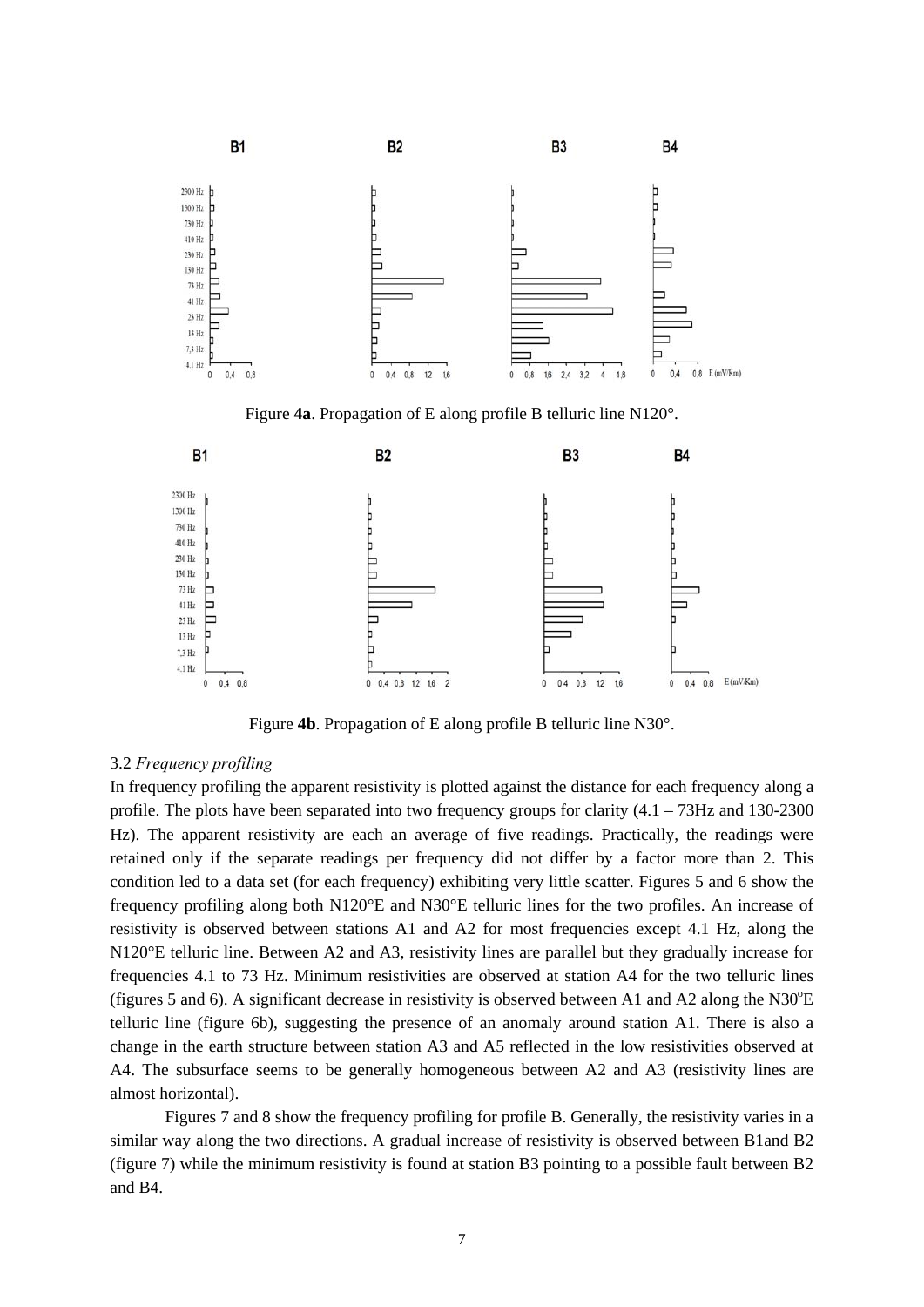

Figure **5.** Frequency profiling for profile A in the transverse direction.



Figure **6.** Frequency profiling for profile A in the longitudinal direction.



Figure **7**. Frequency profiling for profile B in the transverse direction.



Figure **8.** Frequency profiling for profile B in the longitudinal direction.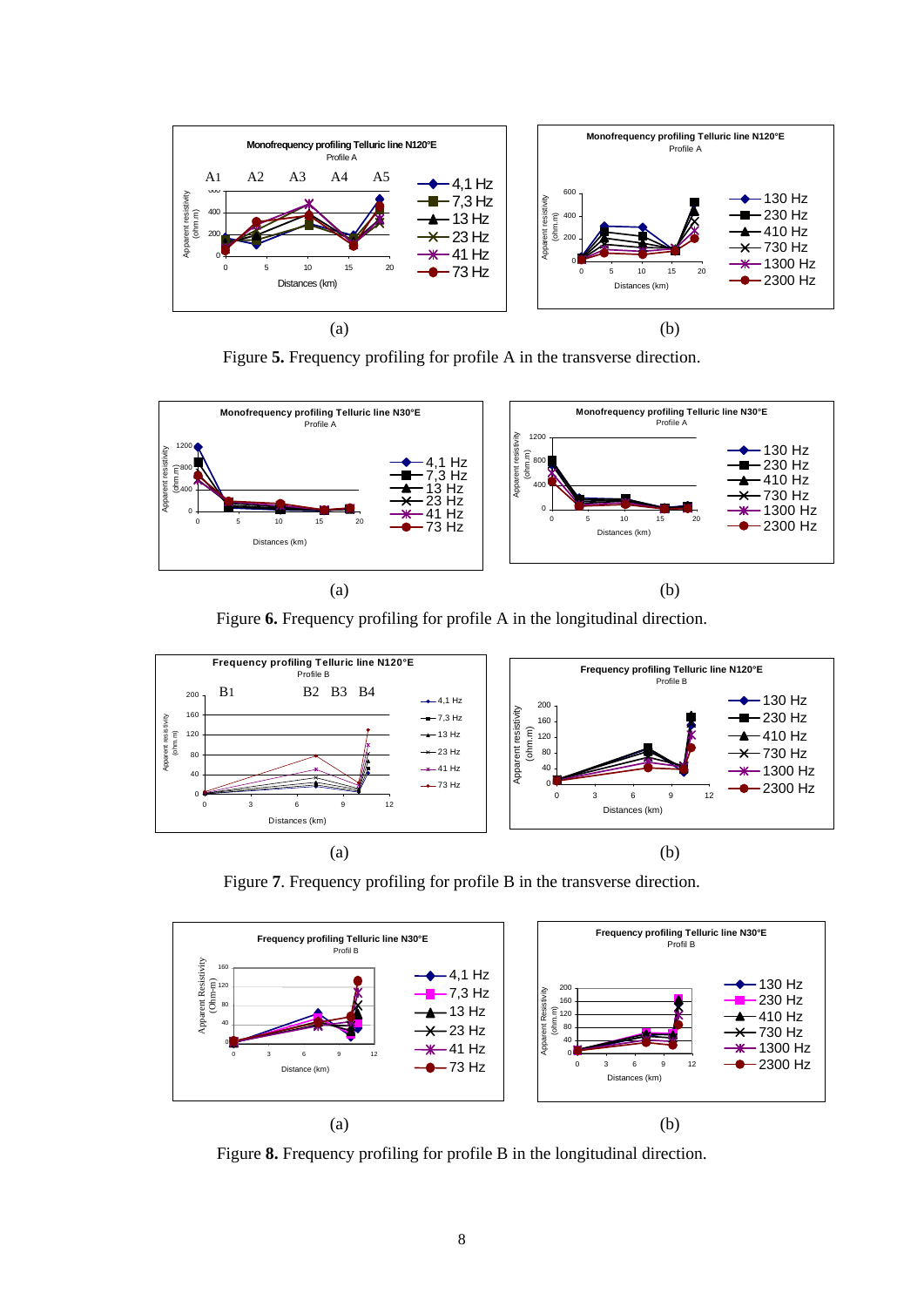## 3.3 *Pseudosections*

Pseudosections are curves of isoresistivity plotted along a profile showing both lateral and vertical variations of resistivities. Horizontal discontinuities are more easily identified by transverse apparent resistivities than by the longitudinal ones (Swift 1971, Manguelle-Dicoum et al 1992).

On the N120°E telluric line (figure 9a), both lateral and horizontal variations are observed from A1 to A2. The contour lines tend to be rather parallel and horizontal between A2 and A3, and then lateral variation in the resistivity is observed between A4 and A5 with a high gradient (figure 9a). On the N30°E telluric line (figure 9b), a lateral variation with high gradient (contour lines are almost vertical) is observed between A1 and A2. The contour lines are almost circular between A2 and A4 and there is a gradual lateral variation of resistivity from A3 to A5. The phenomenon observed between A1 and A2 is also seen from the electric field plots in figure 3.

In both directions of the telluric line, the resistivity varies laterally between stations B2 and B4 (figure 10a and 10b). There is a steep gradient between B2 and B4. The contour lines between B2 and B4 suggest a possible vertical movement as indicated by the arrow.





(b) Longitudinal Figure **9.** Pseudosection for profile A.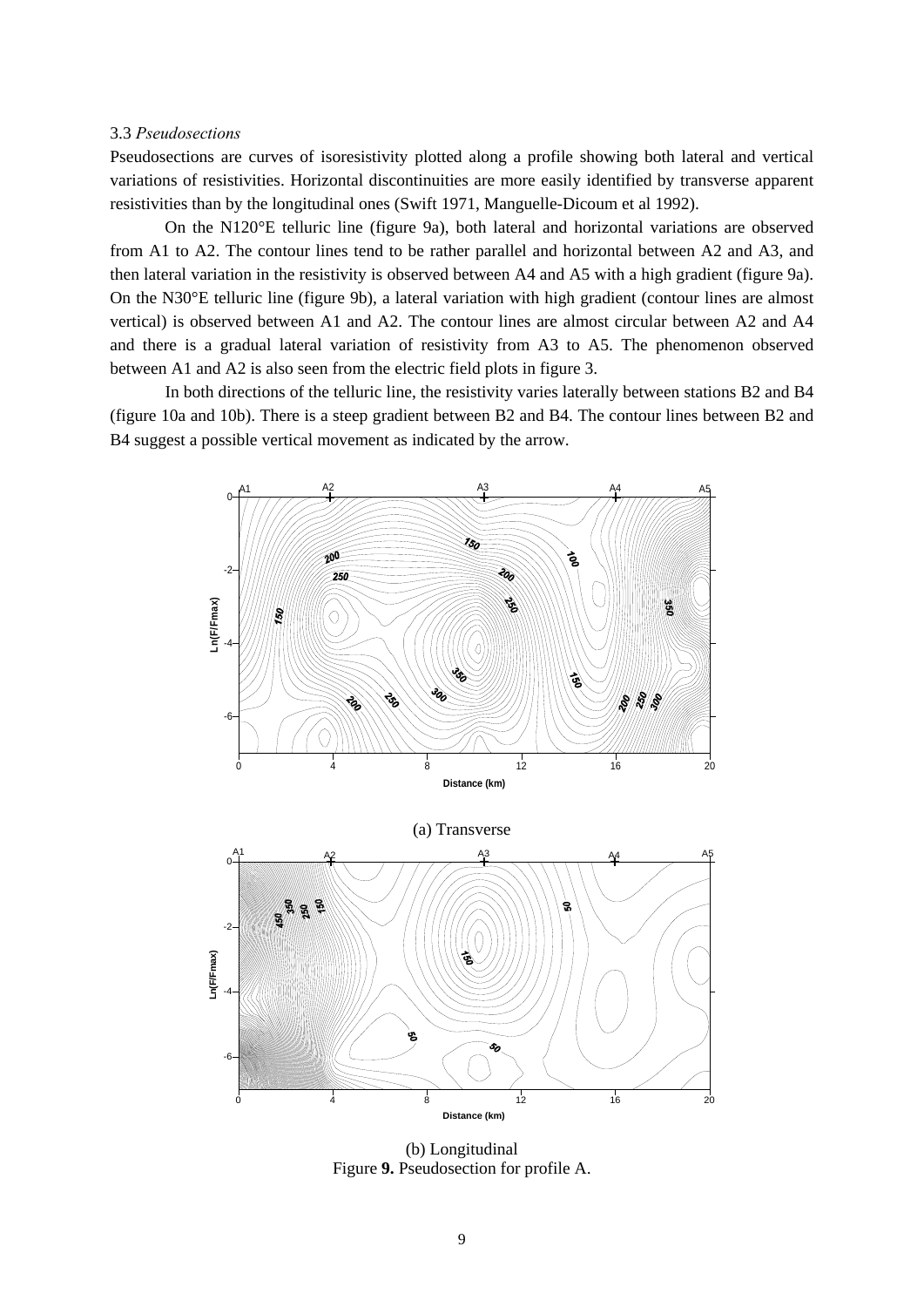

(a) Transverse



Figure **10.** Pseudosection for profile B (arrow shows possible vertical motion of block).

#### 3.4 *Sounding curves*

For each station and each telluric line, interpretation of sounding curves in tabular models (Cagniard 1953) shows the distribution of subsurface layers characterized by their resistivities and thicknesses. On the N120°E telluric line of profile A, three-layer models were obtained at the station A1 and fourlayer models at the other stations. In the N30°E telluric direction four-layer models were obtained at all the stations. At station A1, for example, sounding curves along the two directions cannot be superposed, as illustrated in figure 11. This is further proof of heterogeneity.

Sounding curves of profile B along the N30°E telluric line, are interpreted as 3 layer models at station B1 and 4 layer models at the other stations, while curves along the N120°E telluric line are interpreted as 5 layer models at B2 and 4 layers model at the other stations.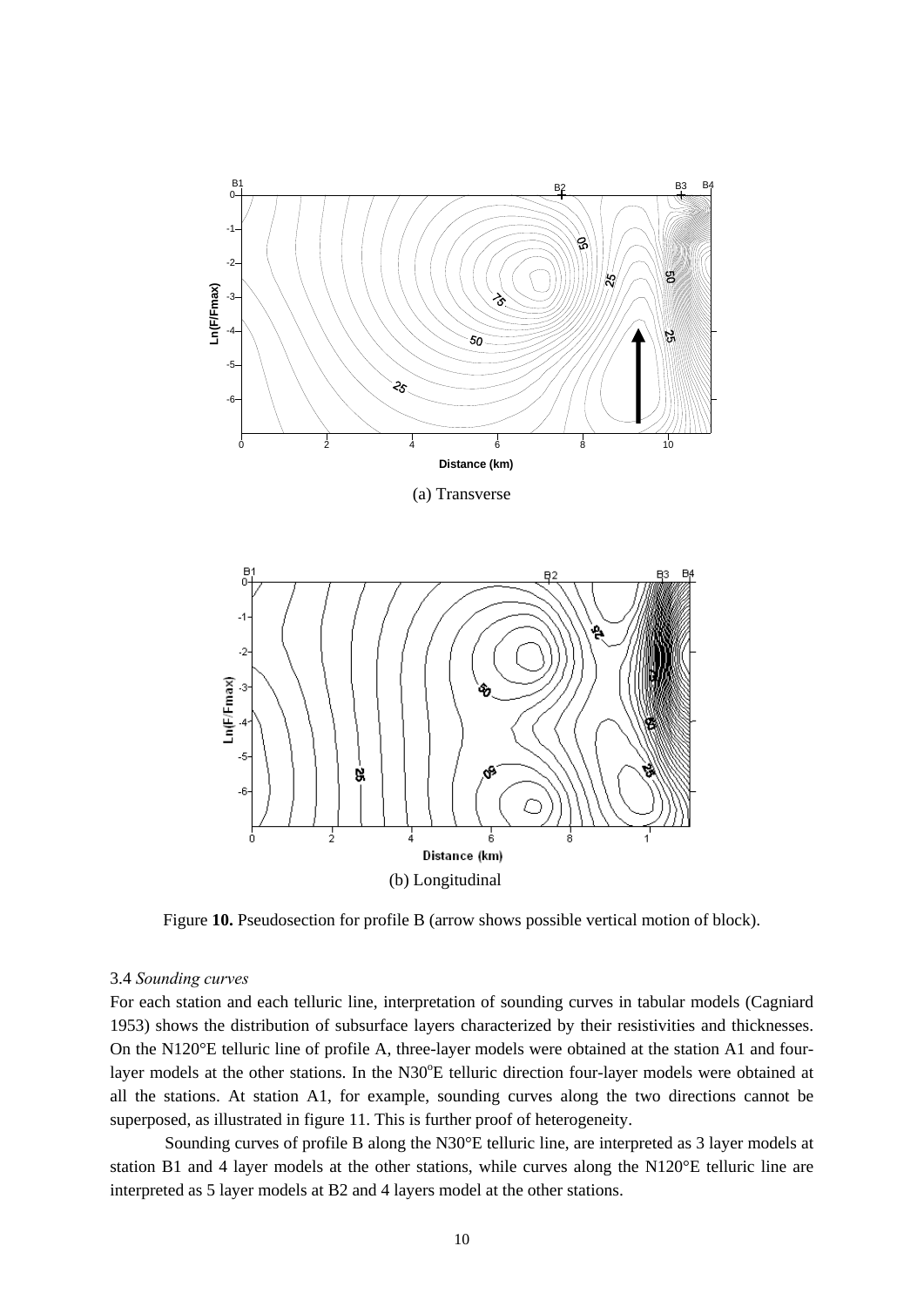

Figure **11**. Transverse and longitudinal sounding curves of station A1. Symbols represent the experimental points.

 In general, the sounding curves for stations located inside the basin show that the low frequency part decreases with decreasing frequency. Meanwhile, at off-basin stations like A1 (figure 11), the resistivity increases with decreasing frequency corresponding to a half-space having higher apparent resistivity than the overburden.

# 3.5 *Geoelectric sections*

This is a representation of the model obtained from the interpretation of sounding curves at each station along a profile (figures 12 and 13). These figures show the layer resistivities and the geological formations as inferred from the local geology. Since the longitudinal geoelectric section better expresses the vertical variation of resistivities than the transverse geoelectric section and because resistivity variations are difficult to correlate close to faults, only the longitudinal geoelectric sections are presented here. The non uniqueness of the inversion of magnetotelluric data is a well known problem (Parker and Whaler, 1981; Simpson and Bahr, 2005; Israil et al, 2008). Optimum fitting of the data to the model was sort by adjusting the starting model in order to have a satisfactory fit. In most cases, a good fit (to within 90% Chi-squared test) was obtained. The longitudinal geoelectric section for profile A is given in figure 12. It shows near surface layers of relatively high resistivity (200 to more than 1000 Ohm-m). At stations A2 and A3 a resistive layer is found squeezed between conducting ones. The layers at stations A4 and A5 are alternately conducting and resistive, with resistivities up to 170 Ohm-m for station A4 and 240 Ohm-m for station A5. The maximum depth explored along this profile is about 1.4 km at station A1. From the relatively high resistivity of the last layer at station A5 (240 Ohm-m), it is possible that the basement has been sampled here.

The longitudinal geoelectric section for profile B (figure 13) presents three very highly conducting layers at station B1. Station B2 has resistive second and fourth layers while the others are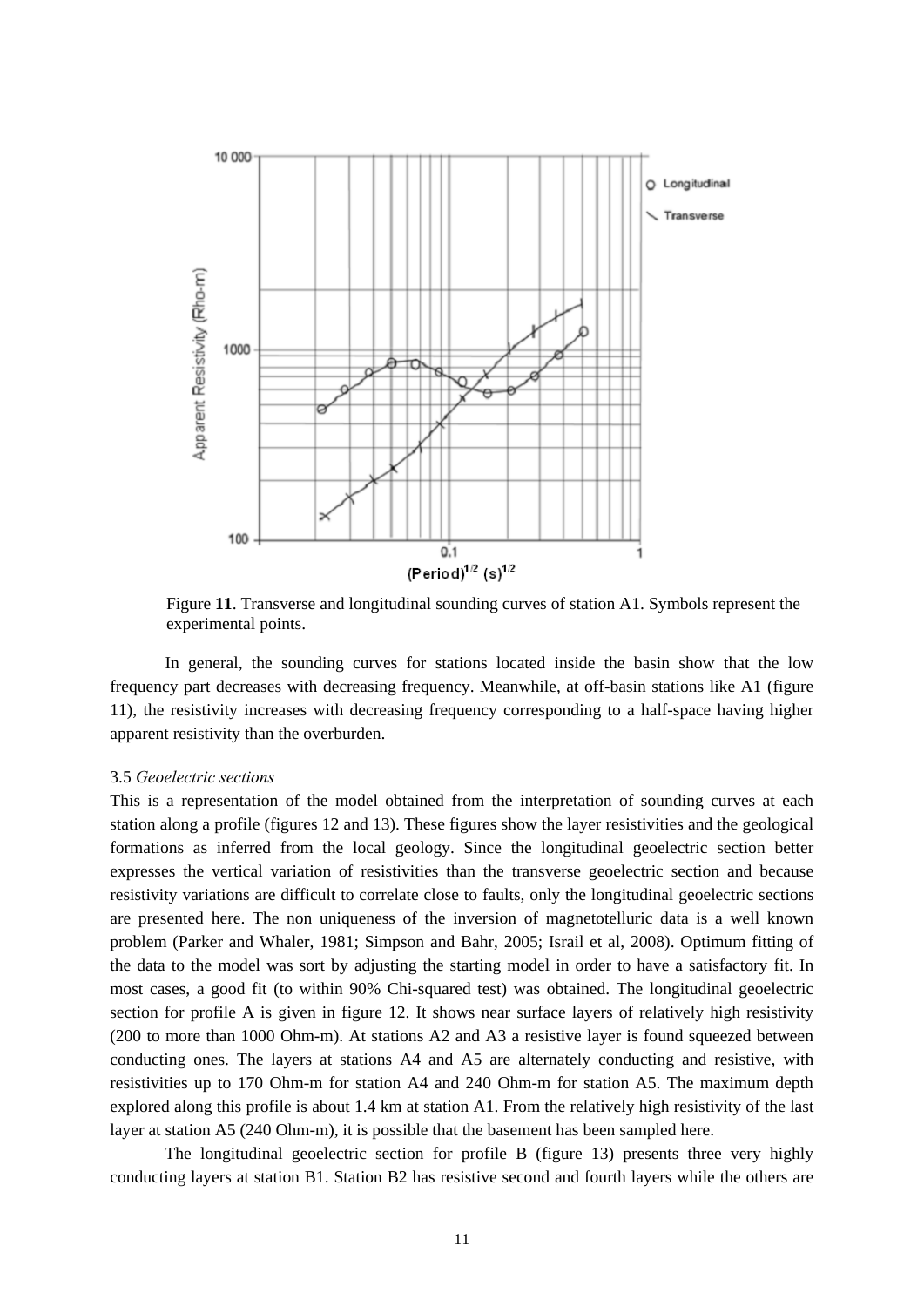conducting. Stations B3 and B4 both have a resistive second layer, while others are conducting. There is a general decrease of resistivity with depth at all the stations of this profile. Such low resistivity values indicate that the basement was not sampled along this profile.



Figure **12.** Longitudinal geoelectric section of profile A. Numbers represent resistivities in Ohm-m.



Figure **13.** Longitudinal geoelectric section for profile B. (See figure 12 for legend).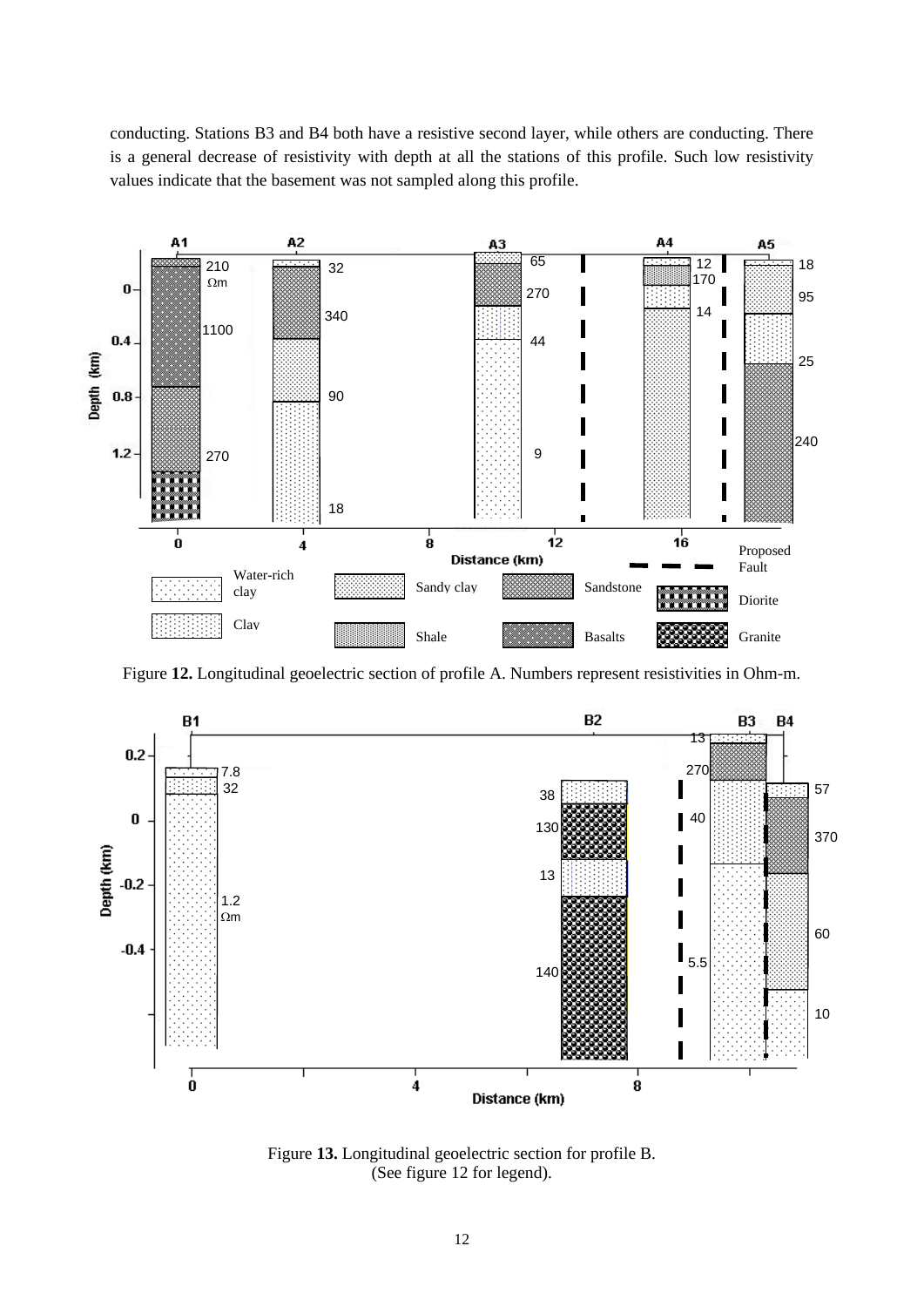Although it is obvious that the same experimental data set gives a more precise determination of the resistivity structure of a given study area when simpler (rather than complicated) models are used it remains true that the real earth is not that simple. The resolving power of the data was determined for each sounding curve using as resolution criterion, the quantity (Panza, 1981):



where  $\rho_{qj}$  is the j<sup>th</sup> apparent resistivity, N is the total number of readings per site (in this case, 12),  $\sigma_j$  is the error in the resistivity readings (assumed to be the same for all readings) and  $P_i$  is the i<sup>th</sup> parameter.

Table 2 shows typical resolution values for 4-layer and 3-layer models at two different sites. As can be seen from this table, most of the parameters are quite well resolved.

| А3    |                    |                   |                  | <b>B1</b>         |                |                           |                   |                  |                   |
|-------|--------------------|-------------------|------------------|-------------------|----------------|---------------------------|-------------------|------------------|-------------------|
| Layer | Resistivity(Rho-m) |                   | <b>Thickness</b> |                   | Layer          | <b>Resistivity(Rho-m)</b> |                   | <b>Thickness</b> |                   |
| No.   | Value              | <b>Resolution</b> | Value            | <b>Resolution</b> | No.            | Value                     | <b>Resolution</b> | Value            | <b>Resolution</b> |
| 1     | 65                 | 0.3               | 42               | 0.2               |                | 7.8                       | 0.5               | 24               | 1.7               |
| 2     | 270                | 1.1               | 340              | 1.4               | $\overline{2}$ | 32                        | 2.3               | 48               | 3.4               |
| 3     | 44                 | 0.2               | 250              | 1.1               | 3              | 1.2                       | 0.1               |                  |                   |
| 4     | 9                  | 0.1               |                  |                   |                |                           |                   |                  |                   |

Table **2**: Resolution of layer thickness and resistivity at two stations **(A3)** and **(B1)**.

## **4. Discussion**

The resistivity models obtained from the electric field, sounding curves, frequency, pseudosection and geoelectric section plots suggest that the anomaly around station A1 is an intrusion not withstanding the fact that the profile did not cross it. The high resistivities under A1 are therefore interpreted to represent igneous rocks. This therefore redefines the extent of the igneous intrusion mapped out on the geological map (figure 2). The complexity of the structure under stations A3, A4, A5 and B2, B3 and B4 is evident through the fact that all these stations have a highly resistive near surface layer of resistivity varying between 95 and 340 Ohm-m. The basement is sampled only at A5. The lateral variation of transverse resistivities between A3, A4 and A5, as seen in figure 5, suggests that faulting has occurred between stations A3 and A5 which has been represented by broken lines in figure 12. The regional tectonic forces responsible for the emplacement of the intrusion around A1, coupled with the activity along the suggested fault(s) could have resulted in the presence of such material of high resistivity within sediments since resistivities similar to those of sediments are found below these resistive layers. Therefore, the presence of these layers of high resistivities close to the surface could be the effect of the intrusions having been dislocated by the faulting and tectonic activities. These tectonic forces must be the same forces (probably extension) that were responsible for the formation of the Benue trough in Nigeria located to the west of the Mamfe basin. It is usually difficult to give adequate interpretation to 1-D data in complex geological environments, for example near faults (Manguelle-Dicoum et al 1993) as is the case in this study. The presence of these faults is also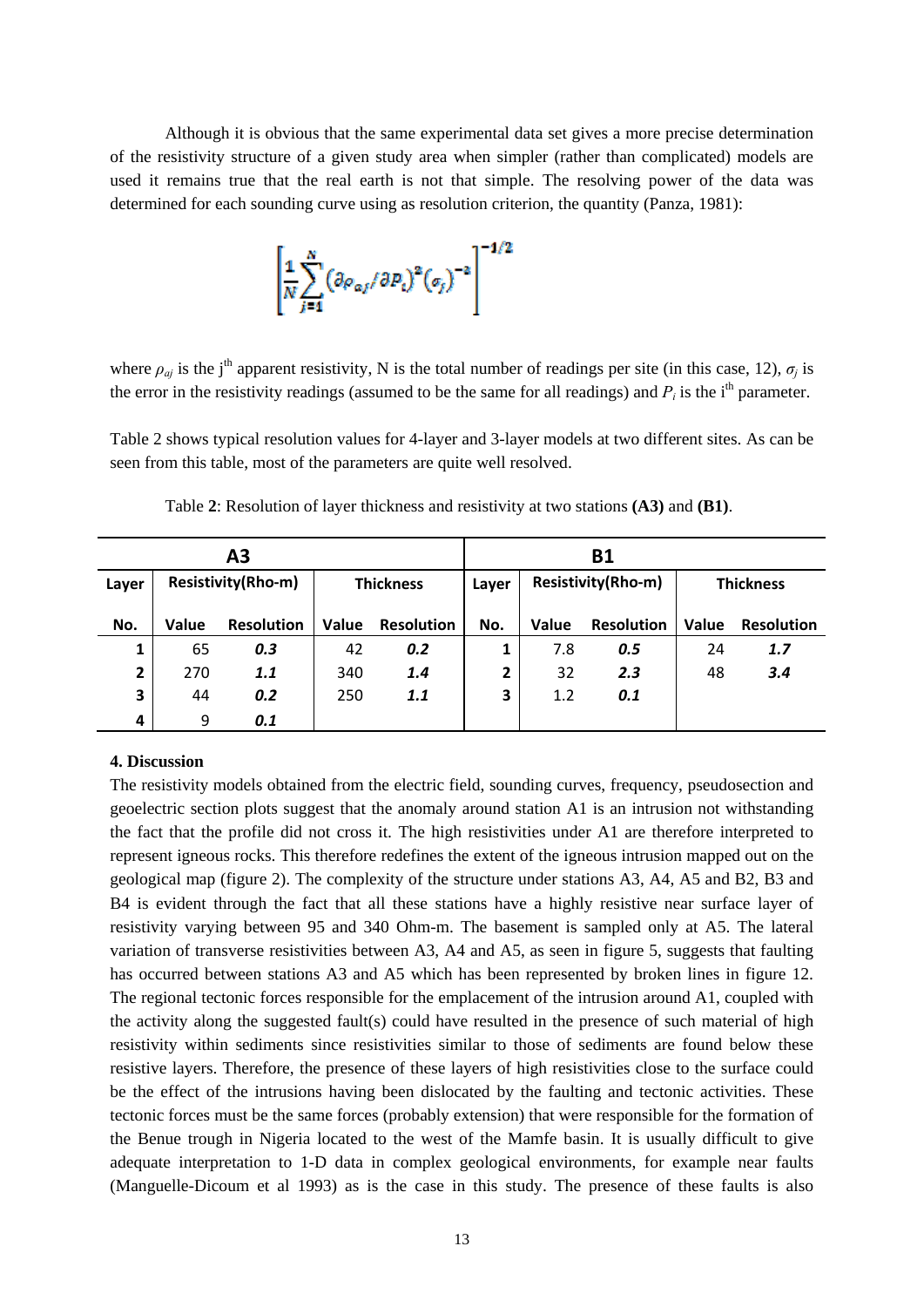depicted on the electric field plots (figures 3 and 4). The results generally reveal the high heterogeneity of rocks at the eastern border of the basin which can be located between A4 and A5 along profile A.

The resistivities observed along profile B are generally lower than those along profile A. This can easily be seen on the frequency profiling diagrams (figures 5-8). The low resistivity values at B1 indicate that it is located in the basin, way off the basin edge, and that its proximity to the flood plain of river Manyu may be influencing these resistivity values. The presence of only low resistivities long profile B especially at station B4 suggests that the basement was not sampled along most of this profile. However, the relatively high resistivity of the fourth layer at station B2 suggests the presence of some igneous material, probably granite, intruding under this station as earlier suggested by Dumort (1968). This is evident on the pseudosection (figure 10) where the arrow shows the possible direction of vertical motion of the material. It is therefore possible that faulting has occurred between stations B2 and B5 as represented in figure 13 by the broken lines. The reactivation of these faults coupled with other regional tectonic movements may be the origin of the high resistivities observed at shallow depth. The distortion observed on the electric field diagrams further confirms this. The presence of low resistivities of about 10 Ohm-m at B4 could be due to the presence of the water table at a depth of less than 500 m. The limit of the basin along profile B is marked by the fault which could be located between B3 and B4. The resolution of the data was even found to be poorer (in absolute values) for a simpler model (see 3-layer model in Table 2). Obviously, the availability of independent a priori information coming from geology, geophysics and other works, should greatly contribute to the reduction of the uniqueness problem. In our case, the constrains to the models is mainly from geology which is not very detailed.

## **5. Conclusion**

The geophysical investigation of the eastern margin of the Mamfe basin using audio-magnetotelluric method has revealed a basement-sediment transition zone along the two profiles studied, demarcated by faults possibly located between stations A3 and A5 on profile A and stations B2 and B4 on profile B. Stations A4 on profile A and B3 on the profile B are located within these fault systems. The eastern limit of an intrusion identified from geology close to station A1 along profile A in the eastern part of the Mamfe basin has been redefined. Another basement intrusion has also been identified at station B2 along profile B. It is however very clear that the limits of the basin as studied here are overshadowed by the transition zone between basin sediments and metamorphic rocks at the edge of the basin. The complexity noticed here is probably the result of past faulting which led to the emplacement of the basin, rather than recent tectonic activity. Although local seismicity in the basin area has not been investigated, the region, in general, has no history of significant seismicity. However, the audiomagnetotelluric data analysed in this study, has given models that agree reasonably well with the local geology and so provide the first resistivity earth models in this part of the basin.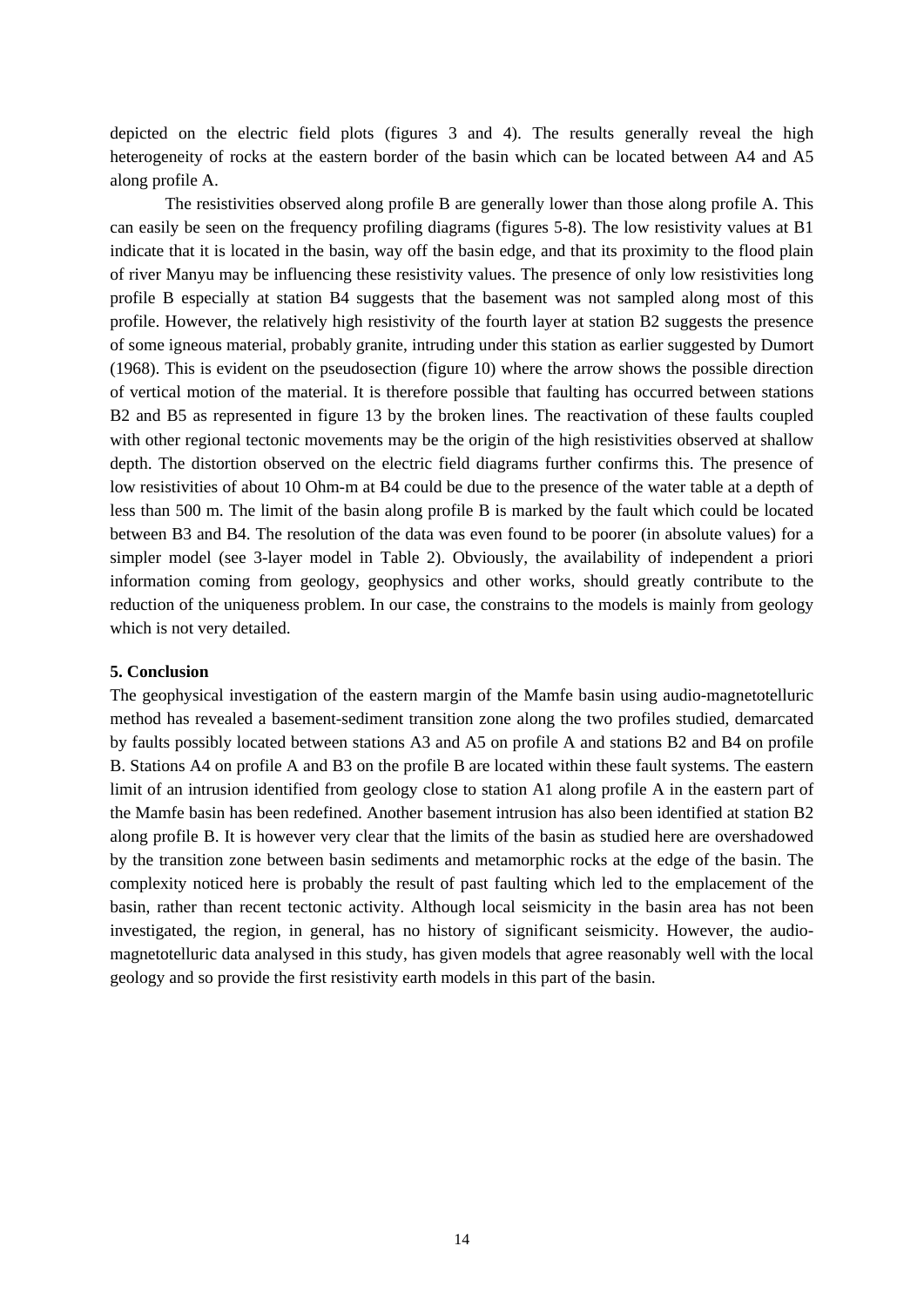#### **Acknowledgments**

This study was financed by the National Hydrocarbon Cooperation (SNH) Cameroon. One of the authors (C T Tabod) is grateful to the Abdus Salam International Centre for Theoretical Physics (ICTP), Trieste, Italy, which through its Associate Federation Scheme with support from the Swedish International Development Agency (SIDA), sponsored his stay at the ICTP during which part of this work was done.

#### **References**

- Cagniard L 1953 Principe de la méthode magnétotellurique, nouvelle méthode de prospection géophysique *Ann. Geophys.* **9** 95-124
- Collignon F 1968 Gravimétrie de reconnaissance de la République Fédérale du Cameroun *ORSTOM Paris France* 35p
- Dumort J C 1968 Notice explicative sur la feuille de Douala-Ouest. Carte géologique de reconnaissance *Direction des mines et de la géologie du Cameroun* 69 pp
- Fairhead J D and Green C M 1989 Controls on rifting in Africa and the regional tectonic model for the Nigeria and East Niger rifts basins *Journal of African earth sciences* **8(2-4)** 231-249
- Fairhead J D and Okereke C S 1987 A regional gravity study of the West African rift system in Nigeria and Cameroon and its tectonic interpretation *Tectonophysics* **213** 459-481
- Fairhead J D and Okereke C S 1988 Depth to major contrast beneath the West African rift system in Nigeria and Cameroon based on the spectral analysis of gravity data *Jour. of African Earth Science* **7(5-6)** 769-777
- Fairhead J D Okereke C S and Nnange J M 1991 Crustal structure of the Mamfé basin, West Africa, based on gravity data *Tectonophysics* **186** 351-358
- Fuji-ta K, Ogawa Y, Yamaguchi S and Yaskawa K 1997 Magnetotelluric imaging of the SW Japan forearc-a lost paleoland revealed? *Phys. Earth and Planetary Interiors* **102** 231-238
- Israil M, Tyagi D K, Gupta P K and Niwas S. 2008 Magnetotelluric investigations for imaging electrical structure of Garhwal Himalayan corridor, Uttarakhand, India *J. Earth Syst. Sci.* **117** 189-200
- Kande H L 2000 Etude Audiomagnétotellurique de la transition sédimentaire-métamorphique de la bordure orientale du bassin de Mamfé, Cameroun *Mémoire de Maîtrise* Université de Yaoundé I 60p
- Lilley F E M, Wang L J, Chamalaun F H and Ferguson I J 2001 The Carpentaria electrical conductivity anomaly, Queensland, as a major structure in the Australian plate *GSAA monograph* **201** 1-16
- Manguelle-Dicoum E 1988 Etude géophysique des structures superficielles et profondes de la région de Mbalmayo (Cameroun) *Thèse de Doctorat d'Etat Université de Yaoundé*
- Manguelle-Dicoum E Bokosah A S and Kwende Mbanwi T E 1992 Geophysical evidence for a major Precambrian schist-granite boundary in Southern Cameroon *Tectonophysics* **205** 437-446
- Manguelle-Dicoum E Nouayou R Bokosah A S and Kwende Mbanwi T E 1993 Audiomagnetotellurics (AMT) soundings on the basement-sedimentary transition zone around the Eastern margin of the Douala Basin in Cameroon *Journal of African Earth Sciences* **17(4)** pp. 487-496
- Monteiro Santos F A, Trota A, Soares A, Luzio R, Lourenco N, Matos L, Almeida E, Gaspar J L and Miranda J M 2006 An audio-magnetotelluric investigation in Terceira island (Azores) *J. Applied Geophys.* **59** 314-323
- Ngando A M Tabod CT Manguelle-Dicoum E Nouayou R Jean Marcel Zakariaou A 2004 Structure géologique le long de deux profils audio-magnétotelluriques dans le bassin de Mamfé, Cameroun. *Journal of Cameroon Academy of Sciences,* **4(2)** 149-164
- Ndougsa Mbarga T 2004 Etude géophysique par méthode gravimétrique des structures profondes et superficielles de la région de Mamfe. Investigation régionale du bassin sédimentaire et des zones non-sédimentaires avoisinantes: évolution du socle granito-gneissique et géométrie du bassin. Evaluation de la capacité réservoir du bassin *Thèse de Doctorat/Ph. D. de Physique, Spécialité Géophysique Interne. Université de Yaoundé I*